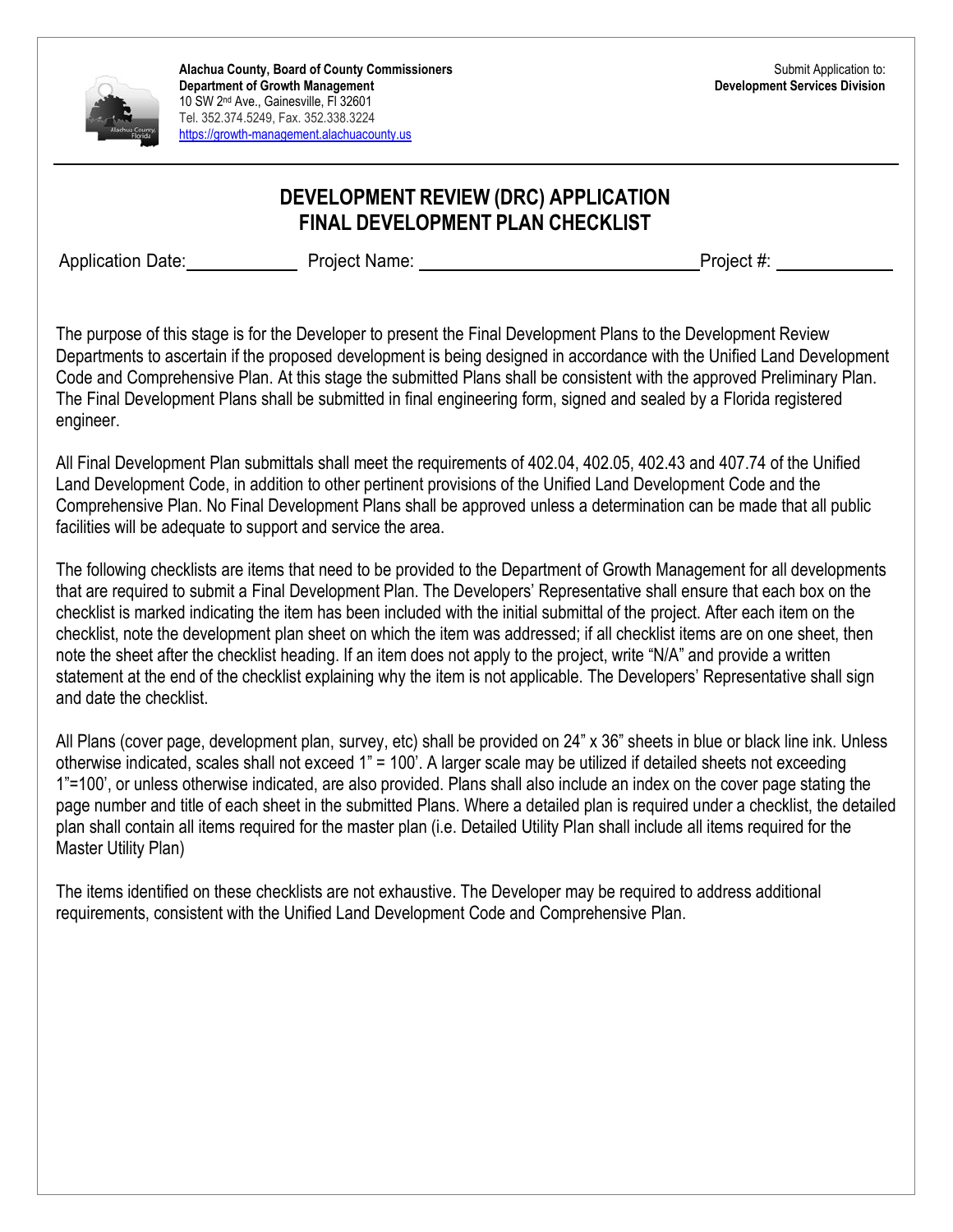

| I. Cover Page              |                                                                                                                        |  |
|----------------------------|------------------------------------------------------------------------------------------------------------------------|--|
| A. Development Information |                                                                                                                        |  |
| $\overline{\phantom{a}}$   | Name of Project                                                                                                        |  |
|                            | The Title under which the subdivision is to be recorded, if applicable                                                 |  |
| $\frac{1}{2}$              | <b>Project Description</b>                                                                                             |  |
| $\overline{\phantom{a}}$   | <b>Project Address</b>                                                                                                 |  |
| $\frac{1}{2}$              | <b>Tax Parcel Number</b>                                                                                               |  |
|                            | Section/Township/Range                                                                                                 |  |
|                            | General Countywide location map                                                                                        |  |
|                            | <b>B. Vicinity Map Showing:</b>                                                                                        |  |
|                            | Adjacent community facilities (such as parks, schools, fire station, conservation area, etc)                           |  |
|                            | Boundaries of incorporated areas                                                                                       |  |
|                            | Major Roadways and adjacent local roadways                                                                             |  |
|                            | <b>C. Contact Information</b>                                                                                          |  |
|                            | Engineer of Record, with firm contact information & primary contact                                                    |  |
|                            | D. Additional Requirements (ULDC 402.05 & 407.74) The index shall be on the cover sheet The following                  |  |
|                            | checklist items (data, site area, requirements) may either be placed on the cover page or included on a separate       |  |
|                            | sheet. All items shall be placed on the same sheet. The items shall be provided in a readable tabular format. The data |  |
|                            | shall be provided in the required sequence.                                                                            |  |
|                            | Index with page number and title of each sheet in the submitted Plans                                                  |  |
| $\overline{\phantom{a}}$   | Number of units proposed/square footage of buildings                                                                   |  |
|                            | Maximum density/proposed density                                                                                       |  |
|                            | <b>Phasing Schedule</b>                                                                                                |  |
|                            | E. Provide data in the following sequence (criteria, required, provided)                                               |  |
| $\frac{1}{1}$              | Open Space                                                                                                             |  |
|                            | <b>Buffer &amp; Screening</b>                                                                                          |  |
| $\mathcal{L}^{\text{max}}$ | <b>Tree Canopy</b>                                                                                                     |  |
|                            | Vehicular, Bicycle, & Motorcycle Parking                                                                               |  |
|                            |                                                                                                                        |  |
|                            | F. Development Site Area Provide data in following sequence (acres/square feet/ % of total)                            |  |
|                            | Project area                                                                                                           |  |
|                            | ROW/Pavement/Sidewalk                                                                                                  |  |
|                            | Proposed Building/Residential                                                                                          |  |
|                            | Existing, Proposed, & Total Impervious                                                                                 |  |
|                            | Stormwater basins & Floodplain                                                                                         |  |
|                            | <b>Wetlands &amp; Environmentally Sensitive</b>                                                                        |  |
|                            | <b>Buffers/Screening</b>                                                                                               |  |
|                            | Required & Provided Open Space                                                                                         |  |
|                            | J. Lot/Building Requirements                                                                                           |  |
|                            | Area, Width, & Depth                                                                                                   |  |
|                            | Front, Front Garage, Rear, Side (Interior), Side (Street) Setbacks                                                     |  |
|                            | Maximum Lot Coverage (Percentage)                                                                                      |  |
|                            | <b>Maximum Building Height</b>                                                                                         |  |
|                            | <b>Accessory Building Rear &amp; Side Setbacks</b>                                                                     |  |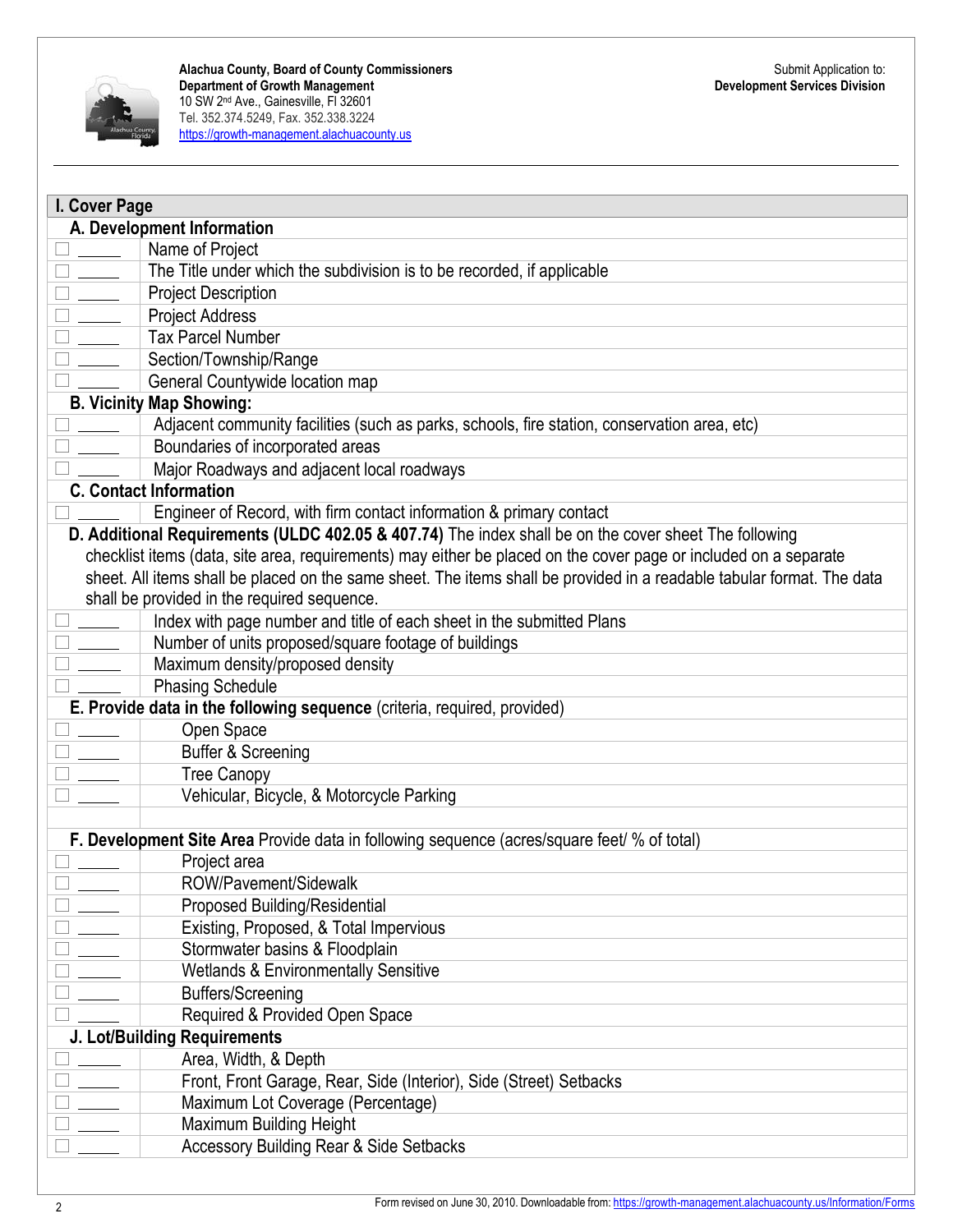

|                                                                                                                                                                                                                                                                                                                                                                                                                                                           | II. Individual Development Plan Sheets                                                                |
|-----------------------------------------------------------------------------------------------------------------------------------------------------------------------------------------------------------------------------------------------------------------------------------------------------------------------------------------------------------------------------------------------------------------------------------------------------------|-------------------------------------------------------------------------------------------------------|
|                                                                                                                                                                                                                                                                                                                                                                                                                                                           | Updated Master Plan, Updated PD Zoning Master Plan or TOD/TND Progress Report with related conditions |
|                                                                                                                                                                                                                                                                                                                                                                                                                                                           | and responses (ULDC 402.05 & 407.74). Evidence of how conditions of approval for a special exception, |
|                                                                                                                                                                                                                                                                                                                                                                                                                                                           | special use permit, planned development, or variance are to be resolved or addressed (ULDC 402.43)    |
| $\Box$                                                                                                                                                                                                                                                                                                                                                                                                                                                    | Activity Center/Special Area Development Plan                                                         |
|                                                                                                                                                                                                                                                                                                                                                                                                                                                           | Signed and Sealed Boundary and Topographic Survey                                                     |
| $\begin{tabular}{ c c } \hline \quad \quad & \quad \quad & \quad \quad \\ \hline \quad \quad & \quad \quad & \quad \quad \\ \hline \quad \quad & \quad \quad & \quad \quad \\ \hline \end{tabular}$                                                                                                                                                                                                                                                       | <b>Specific Purpose Survey</b>                                                                        |
| $\begin{tabular}{ c c c c } \hline \quad \quad & \quad \quad & \quad \quad & \quad \quad \\ \hline \quad \quad & \quad \quad & \quad \quad & \quad \quad \\ \hline \quad \quad & \quad \quad & \quad \quad & \quad \quad \\ \hline \end{tabular}$                                                                                                                                                                                                         | Demolition Plan (Manmade features)                                                                    |
|                                                                                                                                                                                                                                                                                                                                                                                                                                                           | <b>General Notes and Legend</b>                                                                       |
|                                                                                                                                                                                                                                                                                                                                                                                                                                                           |                                                                                                       |
|                                                                                                                                                                                                                                                                                                                                                                                                                                                           | III. Master Horizontal Control and Dimensions Plan                                                    |
| $\overline{\phantom{m}}$                                                                                                                                                                                                                                                                                                                                                                                                                                  | Lot layout including unit type                                                                        |
| $\sim$                                                                                                                                                                                                                                                                                                                                                                                                                                                    | Use, size and location of nonresidential buildings                                                    |
|                                                                                                                                                                                                                                                                                                                                                                                                                                                           | Location and size of all conservation and preservation areas                                          |
| $\begin{tabular}{ c c } \hline \quad \quad & \quad \quad & \quad \quad \\ \hline \quad \quad & \quad \quad & \quad \quad \\ \hline \quad \quad & \quad \quad & \quad \quad \\ \hline \quad \quad & \quad \quad & \quad \quad \\ \hline \quad \quad & \quad \quad & \quad \quad \\ \hline \end{tabular}$                                                                                                                                                   | Location and size of all required open space areas (ULDC Chapter 407 Article 5)                       |
|                                                                                                                                                                                                                                                                                                                                                                                                                                                           | Location and size of all stormwater facilities utilized for open space                                |
|                                                                                                                                                                                                                                                                                                                                                                                                                                                           | Tree preservation and limits of clearing                                                              |
|                                                                                                                                                                                                                                                                                                                                                                                                                                                           |                                                                                                       |
|                                                                                                                                                                                                                                                                                                                                                                                                                                                           | Buffers and Screening (ULDC 407.43)                                                                   |
|                                                                                                                                                                                                                                                                                                                                                                                                                                                           | Stormwater management areas                                                                           |
| $\begin{tabular}{ c c } \hline \quad \quad & \quad \quad & \quad \quad \\ \hline \quad \quad & \quad \quad & \quad \quad \\ \hline \quad \quad & \quad \quad & \quad \quad \\ \hline \quad \quad & \quad \quad & \quad \quad \\ \hline \quad \quad & \quad \quad & \quad \quad \\ \hline \end{tabular}$                                                                                                                                                   | Vehicular access, circulation and parking areas                                                       |
| $\frac{1}{1-\frac{1}{1-\frac{1}{1-\frac{1}{1-\frac{1}{1-\frac{1}{1-\frac{1}{1-\frac{1}{1-\frac{1}{1-\frac{1}{1-\frac{1}{1-\frac{1}{1-\frac{1}{1-\frac{1}{1-\frac{1}{1-\frac{1}{1-\frac{1}{1-\frac{1}{1-\frac{1}{1-\frac{1}{1-\frac{1}{1-\frac{1}{1-\frac{1}{1-\frac{1}{1-\frac{1}{1-\frac{1}{1-\frac{1}{1-\frac{1}{1-\frac{1}{1-\frac{1}{1-\frac{1}{1-\frac{1}{1-\frac{1}{1-\frac{1}{1-\frac{1}{1-\frac{1}{1-\frac{1$<br>$\frac{1}{\sqrt{1-\frac{1}{2}}}$ | Connectivity with adjacent properties                                                                 |

**E Pedestrian circulation and connectivity with adjacent properties**<br> **E Bicycle circulation and connectivity with adjacent properties** 

- **EXECUTE:** Bicycle circulation and connectivity with adjacent properties
- Internal roadways consistent with Corridor Design Manual<br>
Recreation facilities
	- ) Recreation facilities
- ) **Detailed Horizontal Control and Dimensions Plan - Maximum Scale of 1"= 50'**

# **IV. Master Utilities Plan**

|                   | Water                                                                        |
|-------------------|------------------------------------------------------------------------------|
|                   | Sewer                                                                        |
|                   | Gas                                                                          |
| <b>The Common</b> | Electric (Include cabinet and transformer location)                          |
|                   | Fire hydrants and Fire suppression water supply                              |
|                   | Stormwater conveyance                                                        |
|                   | Storm Sewer inlets and grates                                                |
|                   | <b>Manholes</b>                                                              |
|                   | Wells & Septic, if applicable                                                |
|                   | Detailed Utilities Plan - Maximum Scale of 1"= 50"                           |
|                   | <b>Utility Notes</b>                                                         |
|                   | Off-site utility extensions designed to appropriate standards, if applicable |
|                   |                                                                              |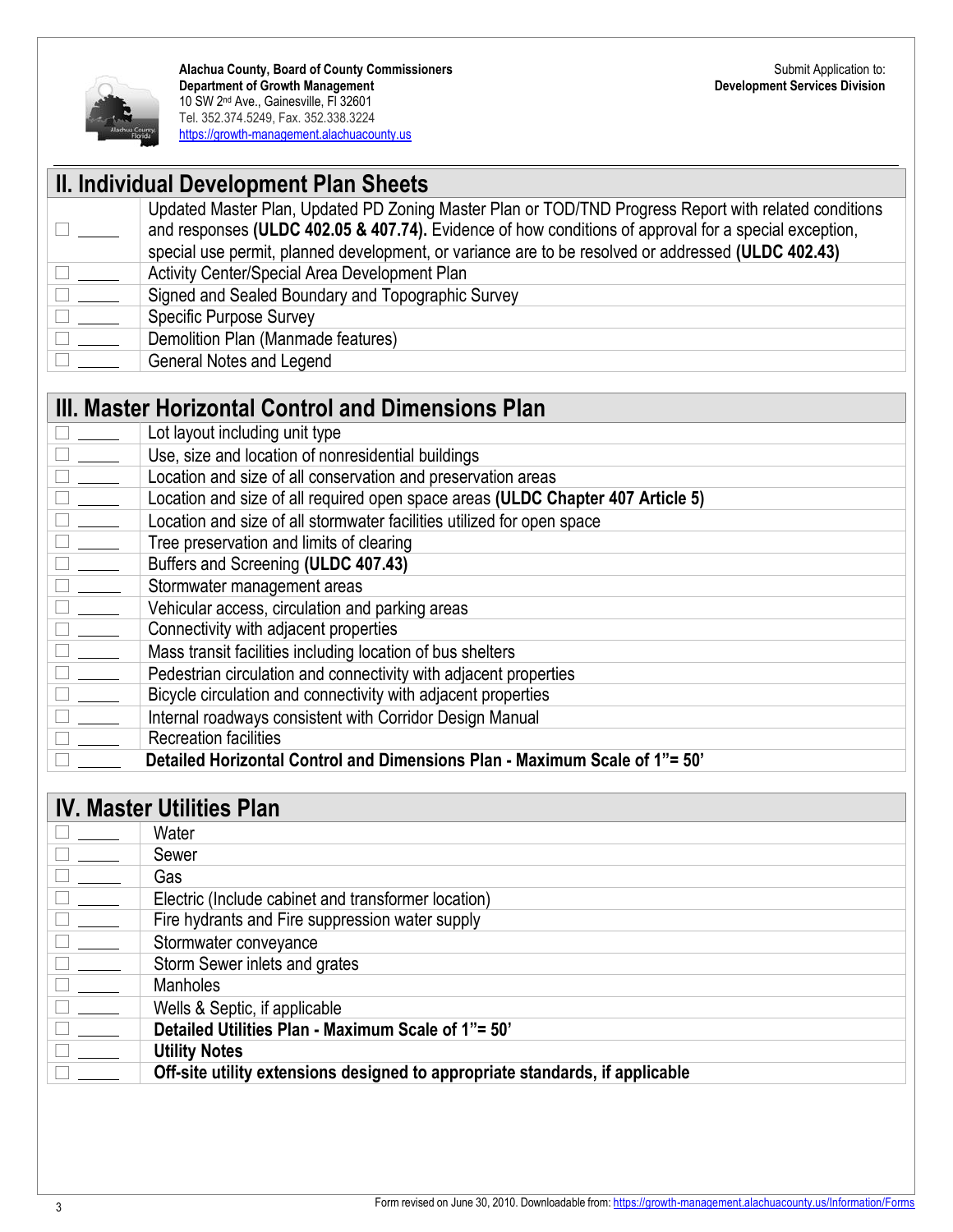

| V. Master Paving, Grading, and Drainage Site Plan (ULDC Chapter 407 Article 9) |  |
|--------------------------------------------------------------------------------|--|
| <b>Structures</b>                                                              |  |
| Parking location and detail                                                    |  |
| Roadways with pavement markings                                                |  |
| Open Space                                                                     |  |
| Contours at appropriate intervals                                              |  |
| 100 Year Flood Plain elevation                                                 |  |
| <b>Drainage Basins</b>                                                         |  |
| Watershed boundaries                                                           |  |
| <b>Spot Elevations</b>                                                         |  |
| <b>A. Stormwater Facilities</b>                                                |  |
| Stormwater facilities location                                                 |  |
| Stormwater facilities irregular in shape with no parallel sides                |  |
| Stormwater facilities designed to ULDC and MTPO standards                      |  |
| Design period                                                                  |  |
| <b>Bottom elevation</b>                                                        |  |
| Top elevation                                                                  |  |
| Stormwater sewer inlets, grates, and conveyance                                |  |
| Stormwater control (underdrain, crossdrain, spillway, catch basin, outfall)    |  |
| <b>B. Stormwater facilities Cross-Section</b>                                  |  |
| <b>Dimensions</b>                                                              |  |
| Maintenance / pedestrian berm width                                            |  |
| Basin Type (Wet/Dry)                                                           |  |
| Basin depth                                                                    |  |
| Elevations                                                                     |  |
| Limits of Sod                                                                  |  |
| Slopes                                                                         |  |
| Limits of seeding and mulch                                                    |  |
| Limits and depth of excavation below bottom of basin                           |  |
| Fill material for basin bottom/subgrade                                        |  |
| Fence to be constructed (ULDC 407.92 (c))                                      |  |
| <b>Compaction Required</b>                                                     |  |
| Freeboard                                                                      |  |
| Material Type (If elevated berm)                                               |  |
| <b>Maintenance Access</b>                                                      |  |
| <b>C. Typical Lot Grading Plan</b>                                             |  |
| Detailed Paving, Grading, and Drainage Site Plan - Maximum Scale of 1"= 50"    |  |
|                                                                                |  |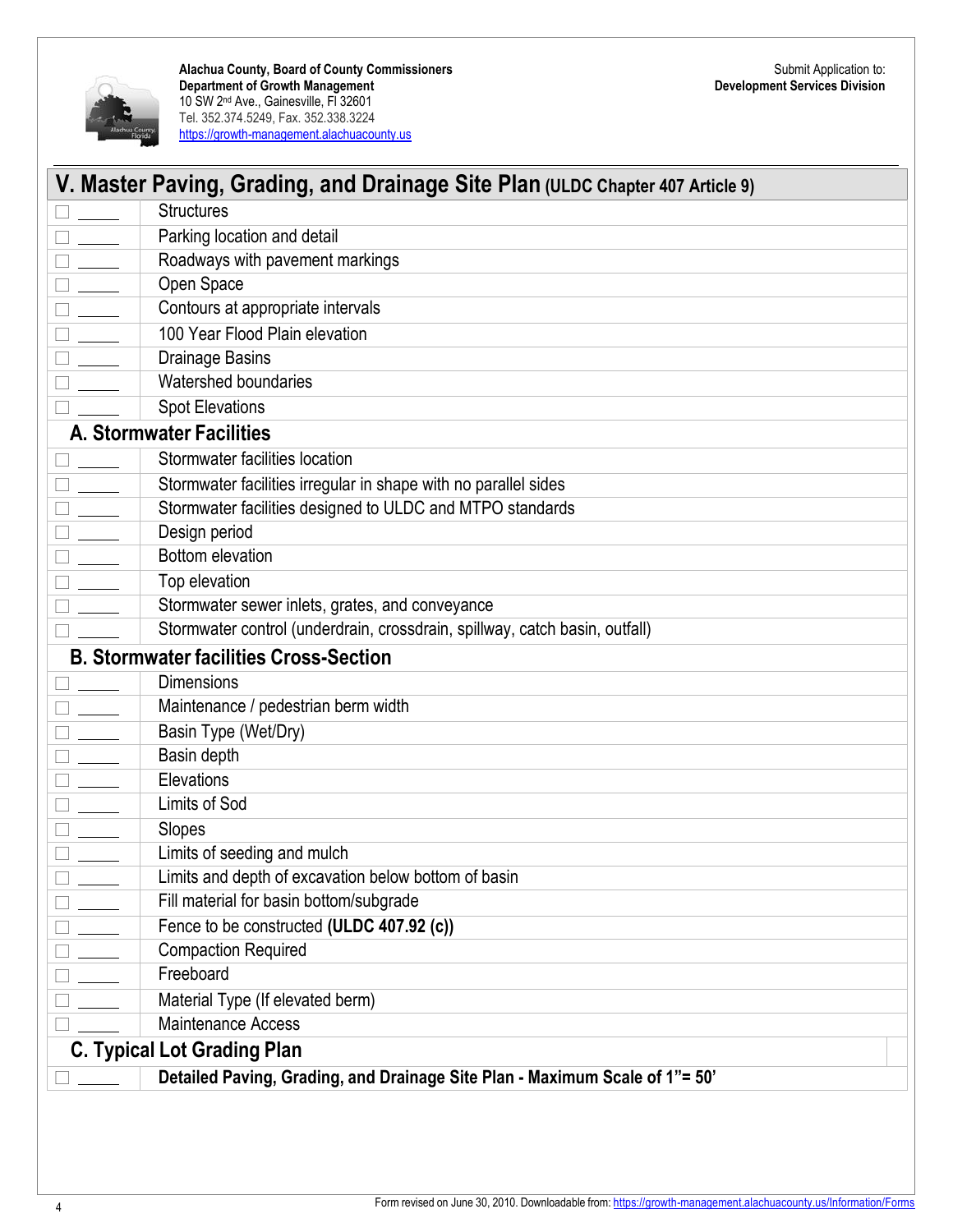

|                                                                                                | VI. Master Erosion & Sedimentation Control (ULDC 407.95)                                        |
|------------------------------------------------------------------------------------------------|-------------------------------------------------------------------------------------------------|
|                                                                                                | Compliance with FDEP Erosion and Sedimentation Control Manual                                   |
| $\overline{\phantom{a}}$                                                                       | Compatibility with the existing topography, soils, waterways, and natural vegetation            |
| $\overline{\phantom{a}}$                                                                       | Stockpiling and storage of materials does not impede flow or cause material erosion             |
| $\frac{1}{2}$                                                                                  | Location of on-site control measures to reduce erosion (silt fence, sedimentation barrier, etc) |
| $\mathcal{L}(\mathcal{L})$                                                                     | Identify permanent stormwater conveyance structures                                             |
| $\frac{1}{1}$                                                                                  | Final stabilized conditions of the site                                                         |
|                                                                                                | Provisions for removing temporary control measures                                              |
|                                                                                                | Stabilization of the site when temporary measures are removed                                   |
| $\frac{1}{\sqrt{1-\frac{1}{2}}}\left( \frac{1}{\sqrt{1-\frac{1}{2}}}\right) ^{2}$              | Maintenance requirements for any permanent measures                                             |
| $\mathcal{L}^{\text{max}}$                                                                     | Sedimentation control structures installed prior to any construction activity                   |
| $\frac{1}{\sqrt{1-\frac{1}{2}}\left(1-\frac{1}{2}\right)}\left(\frac{1}{2}-\frac{1}{2}\right)$ | Stormwater management facilities stabilized with either grass or sand-based sod                 |
| $\overline{\phantom{a}}$                                                                       | Basin Limerock Outcrop construction notes and section                                           |
|                                                                                                | Shallow and deep sinkhole activity maintenance repair notes and section                         |
|                                                                                                | Detailed Erosion & Sedimentation Control - Maximum Scale of 1"= 50"                             |
|                                                                                                |                                                                                                 |
|                                                                                                | <b>VII. Stormwater Pollution Prevention Plan</b>                                                |
|                                                                                                | Best Management Practices that are planned                                                      |
|                                                                                                | Erosion/Sedimentation Controls to be employed                                                   |
|                                                                                                | Details of Temporary Construction exit                                                          |
|                                                                                                | Details of standard Catch Basin/yard Inlet protection                                           |
|                                                                                                | <b>Stormwater Structure Schedule</b>                                                            |
| $\frac{1}{\sqrt{1-\frac{1}{2}}\left(1-\frac{1}{2}\right)}\left(1-\frac{1}{2}\right)$           | Id, Description, Tops, Inverts, Coordinates                                                     |
|                                                                                                | Master Drainage Site Plan                                                                       |
|                                                                                                | <b>Stockpile Location and Details</b>                                                           |
|                                                                                                | Roadway Widening Impact                                                                         |
|                                                                                                |                                                                                                 |
|                                                                                                | <b>VIII. Stormwater Pollution Prevention Plan Notes</b>                                         |
|                                                                                                | Project information                                                                             |
|                                                                                                | Site description                                                                                |
|                                                                                                | Sequence of construction                                                                        |
|                                                                                                | Controls to reduce pollution                                                                    |
|                                                                                                | Erosion & sedimentation controls                                                                |
|                                                                                                | Stormwater management                                                                           |
|                                                                                                | Controls for other potential pollutants                                                         |
|                                                                                                | Approved state of local plans                                                                   |
|                                                                                                | Maintenance                                                                                     |
|                                                                                                | Inspections                                                                                     |
|                                                                                                | Non-stormwater discharge                                                                        |

Inspection report

) Certification statement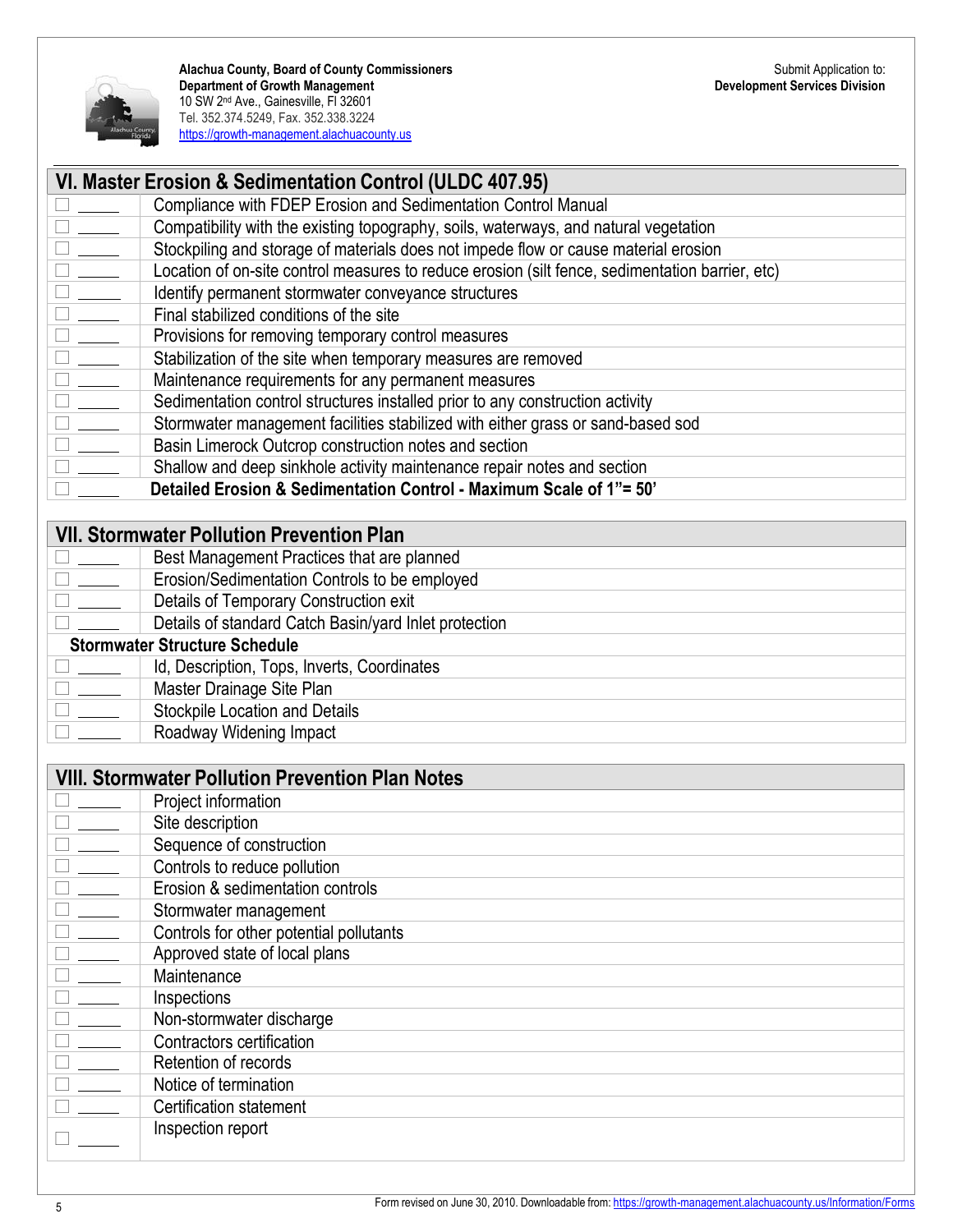

|                                                                                   | <b>IX. Construction Notes &amp; Detail</b>                                                   |  |
|-----------------------------------------------------------------------------------|----------------------------------------------------------------------------------------------|--|
|                                                                                   | A. Detail for the following (pavement/surface, base, subgrade) (thickness, type, compaction) |  |
|                                                                                   | Sidewalk & Bike Path                                                                         |  |
|                                                                                   | <b>Asphalt Pavement</b>                                                                      |  |
|                                                                                   | Parking Areas & Drive Aisles                                                                 |  |
|                                                                                   | <b>B. Roadway Cross-Sections - Consistent with Corridor Design Manual</b>                    |  |
|                                                                                   | Travel lane width                                                                            |  |
|                                                                                   | Curb & gutter width and type                                                                 |  |
|                                                                                   | Sidewalk / bike path width                                                                   |  |
|                                                                                   | Width and location of areas to be grassed/sod                                                |  |
|                                                                                   | Right-of-way width                                                                           |  |
|                                                                                   | Easement/buffer/common area width                                                            |  |
|                                                                                   | <b>Building Setback</b>                                                                      |  |
|                                                                                   | Centerline                                                                                   |  |
| $\frac{1}{\sqrt{1-\frac{1}{2}}}\left( \frac{1}{\sqrt{1-\frac{1}{2}}}\right) ^{2}$ | Grade                                                                                        |  |
|                                                                                   | Pavement, base/subgrade depth                                                                |  |
| $\frac{1}{\sqrt{1-\frac{1}{2}}}\left( \frac{1}{\sqrt{1-\frac{1}{2}}}\right) ^{2}$ | Utility allocation in ROW (sewer, water, storm, gas, phone, electric, cable, etc)            |  |
| $\frac{1}{2}$                                                                     | Location of street trees                                                                     |  |
| $\frac{1}{\sqrt{1-\frac{1}{2}}}\left( \frac{1}{\sqrt{1-\frac{1}{2}}}\right) ^{2}$ | Classification                                                                               |  |
| $\frac{1}{\sqrt{1-\frac{1}{2}}}\left( \frac{1}{\sqrt{1-\frac{1}{2}}}\right) ^{2}$ | Underdrains                                                                                  |  |
|                                                                                   | Design Speed                                                                                 |  |
|                                                                                   | Ditch section width and grade                                                                |  |
|                                                                                   | Curb & Gutter                                                                                |  |
|                                                                                   | Water and Sanitary Sewer Specifications                                                      |  |
|                                                                                   | Clearing and Tree protection                                                                 |  |
|                                                                                   | <b>Outfall Structure Details</b>                                                             |  |
|                                                                                   | <b>Header Curb Detail</b>                                                                    |  |
|                                                                                   | Underdrain detail                                                                            |  |
|                                                                                   | Valley Gutter detail                                                                         |  |
|                                                                                   | <b>Contraction/Expansion Detail</b>                                                          |  |
|                                                                                   | Traffic control devices and roadway barricades                                               |  |
|                                                                                   | Silt fence and sedimentation barriers                                                        |  |
|                                                                                   | <b>Tree Barricade</b>                                                                        |  |
|                                                                                   | <b>Bike Rack</b>                                                                             |  |
|                                                                                   | <b>ADA Ramps</b>                                                                             |  |
|                                                                                   | Handicap parking                                                                             |  |
|                                                                                   | Wheel stop                                                                                   |  |
|                                                                                   | Dumpster pad and profile                                                                     |  |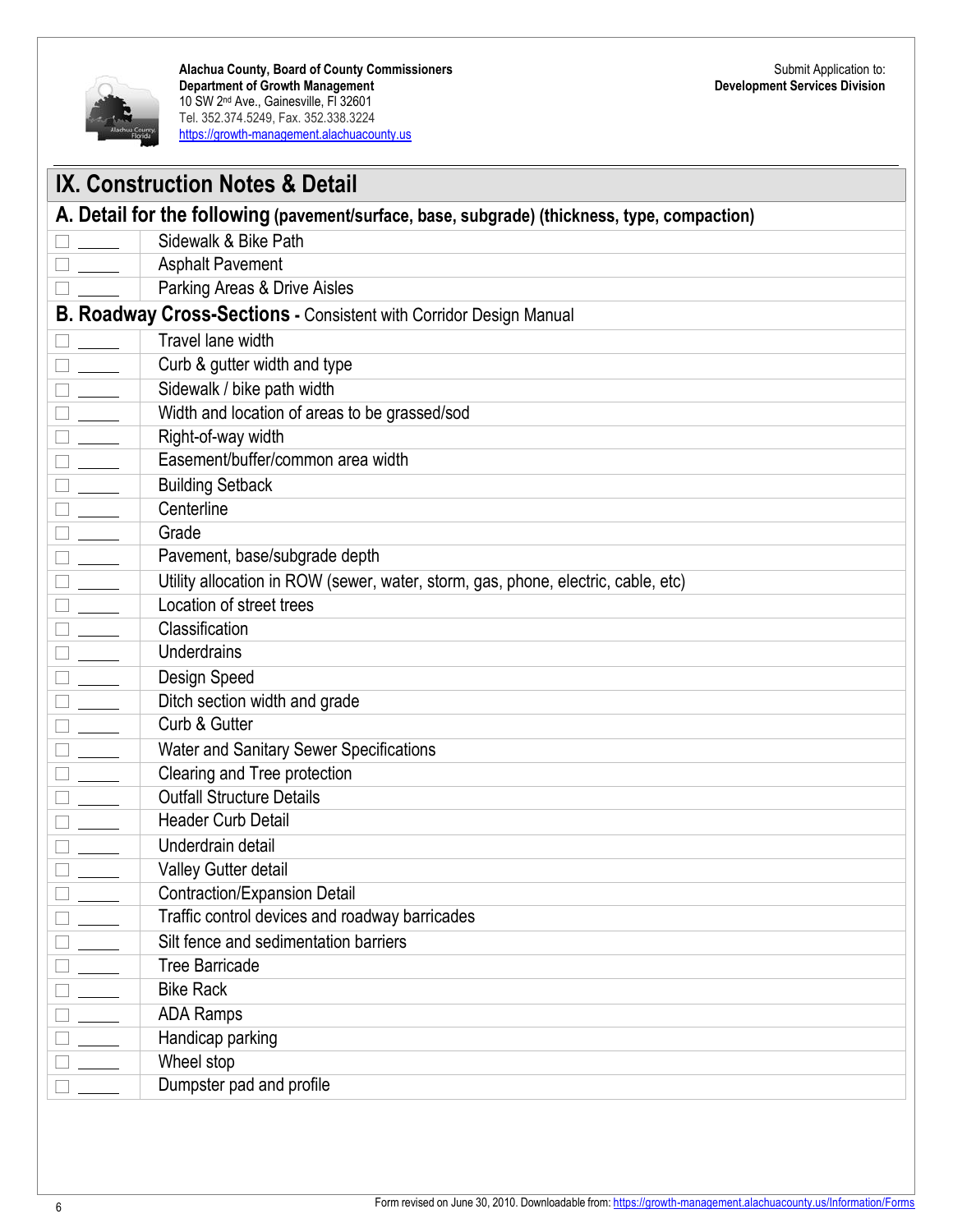

| X. Roadway Plan and Profile - Maximum Scale of 1"= 50"                                |  |
|---------------------------------------------------------------------------------------|--|
| Horizontal Scale not less than one-tenth (1/10) of the horizontal scale               |  |
| $\Box$<br><b>Pavement Markings</b>                                                    |  |
| $\Box$<br>Vertical, Horizontal, Superelevation                                        |  |
| $\Box$<br>Manhole Schedule                                                            |  |
| Stormwater sewer inlets, grates, and conveyance                                       |  |
| $\Box$<br>Stormwater control (underdrain, crossdrain, spillway, catch basin, outfall) |  |
| Manhole location                                                                      |  |
| Miscellaneous                                                                         |  |
| Roadway Cross Sections - Maximum Scale of 1"= 10"                                     |  |
| Station Information                                                                   |  |
| $\mathbf{L}$<br>Roadway section                                                       |  |
| Current grades                                                                        |  |
|                                                                                       |  |

### **XI. Driveway Connections**

|                    | Designed to FDOT and/or Alachua County Standards |
|--------------------|--------------------------------------------------|
|                    | <b>Permitting Entity</b>                         |
|                    | Location meets access management criteria        |
|                    | Driveway Detail                                  |
| $\epsilon = \pm 1$ | Sidewalk & ADA curb ramp detail                  |
|                    | <b>Utilities</b>                                 |
|                    | Width, curb, radius, return                      |
|                    | Site visibility                                  |
|                    | Median                                           |
|                    | Signage                                          |
|                    | Pavement markings                                |
|                    | Landscaping (Provide on Landscape Plan)          |

# **XII. Roadway Improvements & Widening**

|             | Designed to FDOT and/or Alachua County Standards                       |
|-------------|------------------------------------------------------------------------|
|             | Location, width, length of improvement                                 |
| The Company | Typical cross-section                                                  |
|             | Pavement Detail and Profile (surface, base, subgrade)                  |
| $\Box$      | Limits of asphalt overlay                                              |
|             | Pavement markings and sign locations                                   |
|             | Slope / curb & gutter modifications                                    |
|             | Utility location and relocation                                        |
|             | Clear Zone requirements meet                                           |
|             | Sidewalk, bike lane, bike path provided/reconstructed to ADA standards |
|             | <b>General Construction Notes</b>                                      |
|             | Maintenance of Traffic Detail                                          |
|             | Tree & Native vegetation impact (Provide on Landscape Plan)            |
|             | Landscaping (Provide on Landscape Plan)                                |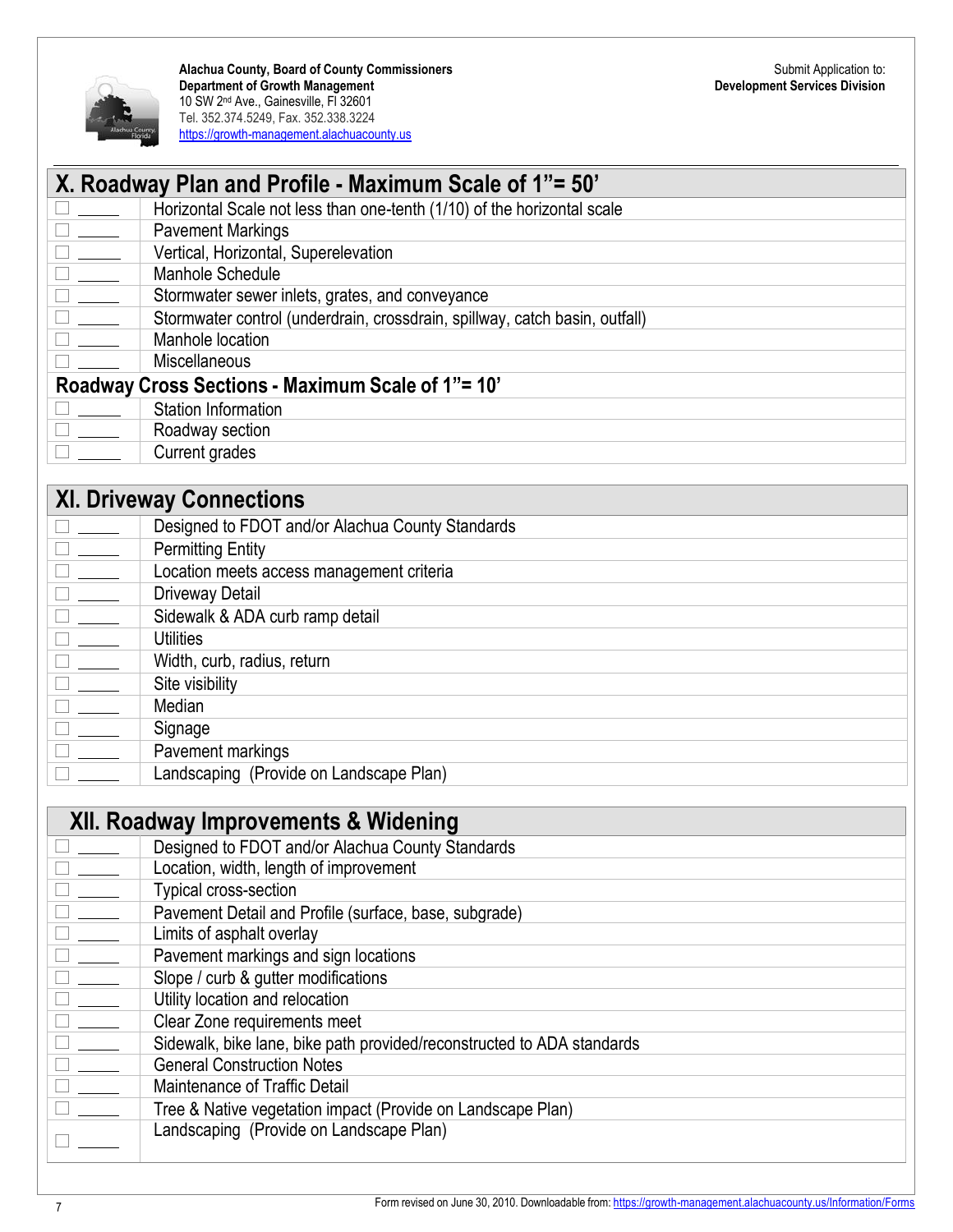

|                                                                                                                                                                                                                                                                                                         | <b>XIII. Landscape Plan Notes, Detail and Calculations</b>                                                         |  |
|---------------------------------------------------------------------------------------------------------------------------------------------------------------------------------------------------------------------------------------------------------------------------------------------------------|--------------------------------------------------------------------------------------------------------------------|--|
|                                                                                                                                                                                                                                                                                                         | Tree Planting detail                                                                                               |  |
| $\overline{1}$ $\overline{\phantom{1}}$                                                                                                                                                                                                                                                                 | <b>Tree Protection detail</b>                                                                                      |  |
| $\frac{1}{\sqrt{1-\frac{1}{2}}}$                                                                                                                                                                                                                                                                        | Legend                                                                                                             |  |
|                                                                                                                                                                                                                                                                                                         | General notes, material, grassed areas, irrigation, details                                                        |  |
|                                                                                                                                                                                                                                                                                                         | Tree Canopy Data (provide a table that demonstrates the following, including calculations)                         |  |
|                                                                                                                                                                                                                                                                                                         |                                                                                                                    |  |
| $\frac{1}{2}$                                                                                                                                                                                                                                                                                           | At least 20 % of the existing tree canopy retained (ULDC 406.12 (a) 3)                                             |  |
|                                                                                                                                                                                                                                                                                                         | At least 50 % of parking areas under canopy $@$ 20 yrs (ULDC 407.43 (d) 3 h.)                                      |  |
|                                                                                                                                                                                                                                                                                                         | At least 30 % of the site will be under canopy within 20 years (ULDC 406.12 (a) 3)                                 |  |
| $\begin{tabular}{ c c } \hline \quad \quad & \quad \quad & \quad \quad \\ \hline \quad \quad & \quad \quad & \quad \quad \\ \hline \quad \quad & \quad \quad & \quad \quad \\ \hline \quad \quad & \quad \quad & \quad \quad \\ \hline \quad \quad & \quad \quad & \quad \quad \\ \hline \end{tabular}$ | Plant schedule                                                                                                     |  |
|                                                                                                                                                                                                                                                                                                         | Tabular list of all regulated trees indicating the species of tree, the diameter at breast height, and if the tree |  |
|                                                                                                                                                                                                                                                                                                         | will either remain, relocated, removed, or mitigated (ULDC 406.12 (c) 2 e)                                         |  |
| $1\frac{1}{2}$                                                                                                                                                                                                                                                                                          | Proposed Mitigation Table (Tag number, species & caliper, required mitigation)                                     |  |
|                                                                                                                                                                                                                                                                                                         | Development plan sheet reference map, if more than one development plan sheet                                      |  |
|                                                                                                                                                                                                                                                                                                         |                                                                                                                    |  |
|                                                                                                                                                                                                                                                                                                         | VIV Detailed Landesone Dlan Maximum Seele of 1"- 50"                                                               |  |

### **XIV. Detailed Landscape Plan Maximum Scale of 1"= 50'**

|                            | Existing tree size and type                                                                                              |
|----------------------------|--------------------------------------------------------------------------------------------------------------------------|
|                            | Location and field tag number for each regulated tree to remain undisturbed during construction (ULDC 406.12 (c) 2<br>d) |
|                            | Location of trees to be removed                                                                                          |
| $\Box$                     | Proposed trees and shrubs location, type, and number                                                                     |
| $\mathcal{L}(\mathcal{A})$ | Stormwater facilities comply with ULDC & MTPO design and landscape requirements                                          |
|                            | Buffers & Screening meet landscape requirements of PD, Activity Center, Master Plan and ULDC (ULDC<br>407.43)            |
|                            | Silt fence and tree barrier location ULDC 406.12 (d))                                                                    |
| $\Box$                     | Show proposed final grade & contours                                                                                     |
|                            | Show lighting and utilities to identify potential conflicts                                                              |
|                            | Landscape to be provided for driveway connections, offsite roadway improvements and utility extensions                   |

| <b>XV. Photometric Plan</b> |                                                             |
|-----------------------------|-------------------------------------------------------------|
|                             | Light Impact                                                |
| $\Box$                      | Location of lights                                          |
| $\Box$                      | Height of lights                                            |
|                             | Light detail (Type of base, pole, housing, encasement, etc) |
|                             | <b>Structures</b>                                           |
|                             | Parking                                                     |
|                             | Roadways                                                    |
|                             | Open Areas                                                  |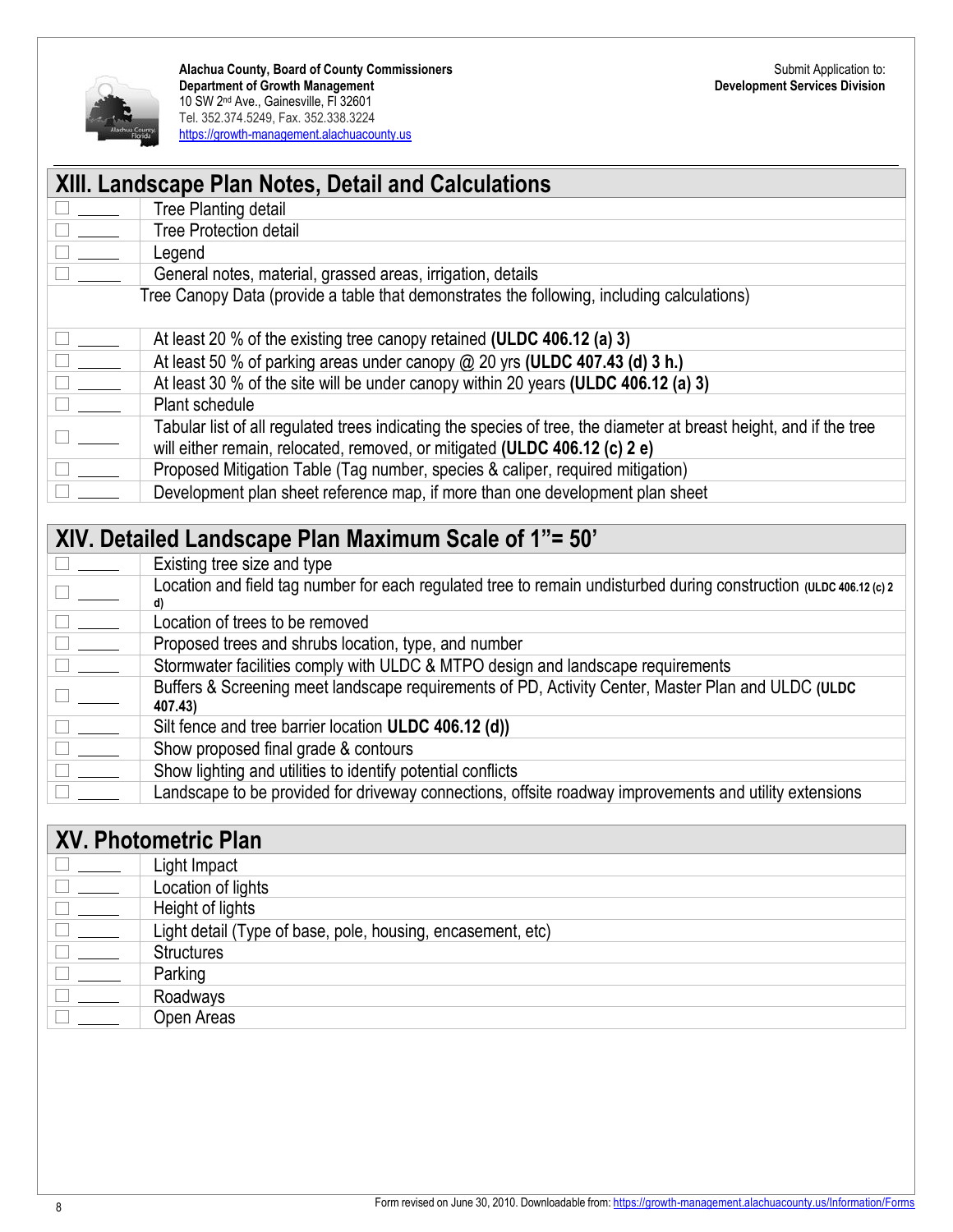

| <b>XVI. Additional Development Sheets &amp; Documents</b> |                                                                     |  |
|-----------------------------------------------------------|---------------------------------------------------------------------|--|
| $\Box$ and $\Box$                                         | Architectural elevations                                            |  |
| $\Box \hspace{0.2cm} \underline{\hspace{0.2cm}}$          | Sign elevations                                                     |  |
| $\overline{\square}$                                      | Open Space Management Plan Report                                   |  |
| $\overline{\Box}$                                         | Conservation Area & Habitat Management Plan Report                  |  |
| $\Box$                                                    | <b>Wildfire Mitigation Plan</b>                                     |  |
| $\Box$                                                    | <b>Homeowners Association Documents</b>                             |  |
|                                                           | <b>Restrictive Deeds and Covenants</b>                              |  |
|                                                           | Title Opinion prepared within 30 Days of Plan & Plat Submittal      |  |
|                                                           | Concurrency, Stormwater, and Soils Report (see following checklist) |  |
|                                                           | Final Plat (see checklist)                                          |  |

# **XVII. Public Schools & Concurrency Management System Compliance**

#### **Public School Impact**

| <b>Public School Impact</b>                             |                                                            |  |
|---------------------------------------------------------|------------------------------------------------------------|--|
|                                                         | Proposed number of students from development               |  |
| $\Box$                                                  | Available Capacity of surrounding schools                  |  |
|                                                         | Percent of available capacity consumed by future residents |  |
| Is there adequate capacity for the following facilities |                                                            |  |
|                                                         | Mass Transit,                                              |  |
|                                                         | Potable Water,                                             |  |
|                                                         | Sanitary Sewer,                                            |  |
|                                                         | Parks,                                                     |  |
|                                                         | Solid Waste,                                               |  |
|                                                         | Stormwater Management                                      |  |
|                                                         | Proposed mitigation                                        |  |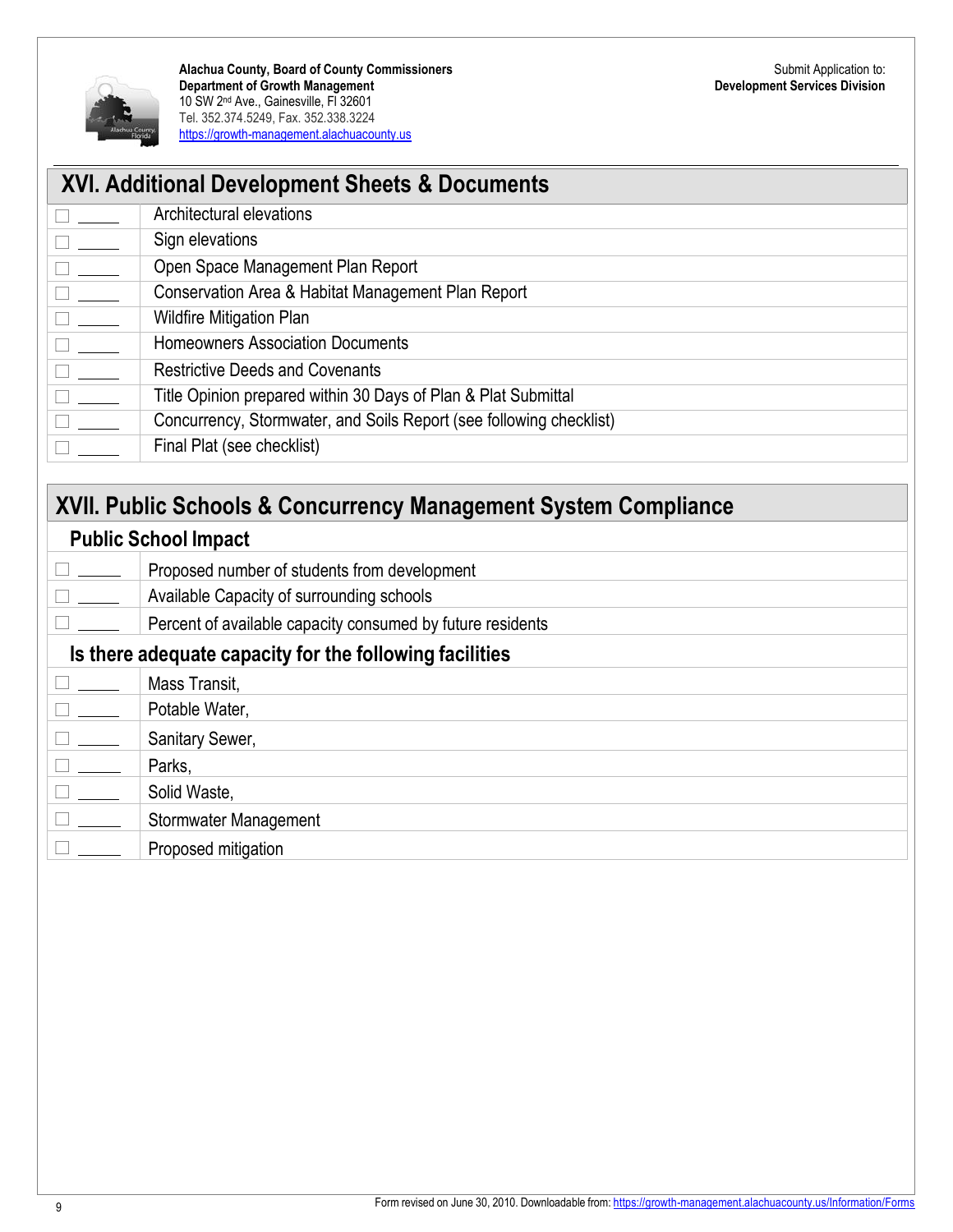

| <b>XVIII. Stormwater Management Report &amp; Drainage Design Calculations</b>                                                               |                                                                                                                                                                                                                   |  |
|---------------------------------------------------------------------------------------------------------------------------------------------|-------------------------------------------------------------------------------------------------------------------------------------------------------------------------------------------------------------------|--|
|                                                                                                                                             | General Project Information                                                                                                                                                                                       |  |
|                                                                                                                                             |                                                                                                                                                                                                                   |  |
|                                                                                                                                             | <b>Existing Site Conditions</b>                                                                                                                                                                                   |  |
| Aerial photograph delineating project area and watershed boundaries within development<br>A. Map that shows the following (ULDC 407.97 (b)) |                                                                                                                                                                                                                   |  |
|                                                                                                                                             | Project boundary                                                                                                                                                                                                  |  |
|                                                                                                                                             | Existing topography of the project at one-foot contour intervals                                                                                                                                                  |  |
|                                                                                                                                             | Existing spot elevations with the existing drainage patterns clearly established                                                                                                                                  |  |
| $\frac{1}{2}$ and $\frac{1}{2}$                                                                                                             | Additional off-site topographical information to identify drainage patterns                                                                                                                                       |  |
| $\frac{1}{2}$                                                                                                                               | Drainage boundary of adjacent lands contributing pre & post development                                                                                                                                           |  |
| $\overline{\phantom{a}}$                                                                                                                    | Existing 100-year floodplains and/or floodways                                                                                                                                                                    |  |
| $\overline{\phantom{a}}$                                                                                                                    | Land use and land cover, including acreage and % of impervious surfaces                                                                                                                                           |  |
|                                                                                                                                             | Description of vegetation, locations of wetlands, surface, and conservation areas                                                                                                                                 |  |
|                                                                                                                                             | Proposed construction phases                                                                                                                                                                                      |  |
|                                                                                                                                             | Rights-of-way, common areas, and/or easement locations                                                                                                                                                            |  |
|                                                                                                                                             | Location of existing and proposed stormwater facilities, including size, design capacity, 100-year flood elevation, side<br>slopes, depth of pond, retained and/or detained runoff volumes, and treatment volumes |  |
|                                                                                                                                             | B. Proposed Stormwater Management Facilities (per basin)                                                                                                                                                          |  |
|                                                                                                                                             | Total Area,                                                                                                                                                                                                       |  |
|                                                                                                                                             | <b>Composite Curve Number Calculations</b>                                                                                                                                                                        |  |
|                                                                                                                                             | Top of basin elevation                                                                                                                                                                                            |  |
| $\overline{\phantom{a}}$                                                                                                                    | Bottom of basin elevation                                                                                                                                                                                         |  |
| $\frac{1}{1}$                                                                                                                               | Side Slopes (ratio)                                                                                                                                                                                               |  |
|                                                                                                                                             | Overflow Weir, Orifice Design                                                                                                                                                                                     |  |
|                                                                                                                                             | Seasonal High Ground Water Level                                                                                                                                                                                  |  |
|                                                                                                                                             | Freeboard                                                                                                                                                                                                         |  |
|                                                                                                                                             | Fencing                                                                                                                                                                                                           |  |
|                                                                                                                                             | Maintenance Berm                                                                                                                                                                                                  |  |
|                                                                                                                                             | C. Drainage Design Criteria & Methodology                                                                                                                                                                         |  |
|                                                                                                                                             | <b>Water Quality Treatment Volume</b>                                                                                                                                                                             |  |
|                                                                                                                                             | Treatment Volume Recovery and Total Recovery                                                                                                                                                                      |  |
|                                                                                                                                             | Stabilization material                                                                                                                                                                                            |  |
|                                                                                                                                             | Peak Attenuation                                                                                                                                                                                                  |  |
|                                                                                                                                             | <b>Model Used and Results</b>                                                                                                                                                                                     |  |
| D. Results (per basin)                                                                                                                      |                                                                                                                                                                                                                   |  |
|                                                                                                                                             | <b>Treatment Volume Required calculations</b>                                                                                                                                                                     |  |
|                                                                                                                                             | <b>Treatment Volume Provided calculations</b>                                                                                                                                                                     |  |
|                                                                                                                                             | 100 Year Critical Max Stage (1 hr, 2 hr, 4 hr, 8 hr, 24 hr, 3 day, 7 day and 10 day events)                                                                                                                       |  |
|                                                                                                                                             | 25 Year 24 Hour Max Stage                                                                                                                                                                                         |  |
|                                                                                                                                             | <b>Treatment Volume Recovery Calculations</b>                                                                                                                                                                     |  |
|                                                                                                                                             | <b>Total Volume Recovery</b>                                                                                                                                                                                      |  |
|                                                                                                                                             | E. Operation & Maintenance Responsibility                                                                                                                                                                         |  |
|                                                                                                                                             | Maintenance Plan                                                                                                                                                                                                  |  |
|                                                                                                                                             | Maintenance Cost                                                                                                                                                                                                  |  |
|                                                                                                                                             | F. Engineers Statement of Certification                                                                                                                                                                           |  |
|                                                                                                                                             | <b>G. Storm Sewer Calculations</b><br>H. Off-Site Easements                                                                                                                                                       |  |
|                                                                                                                                             |                                                                                                                                                                                                                   |  |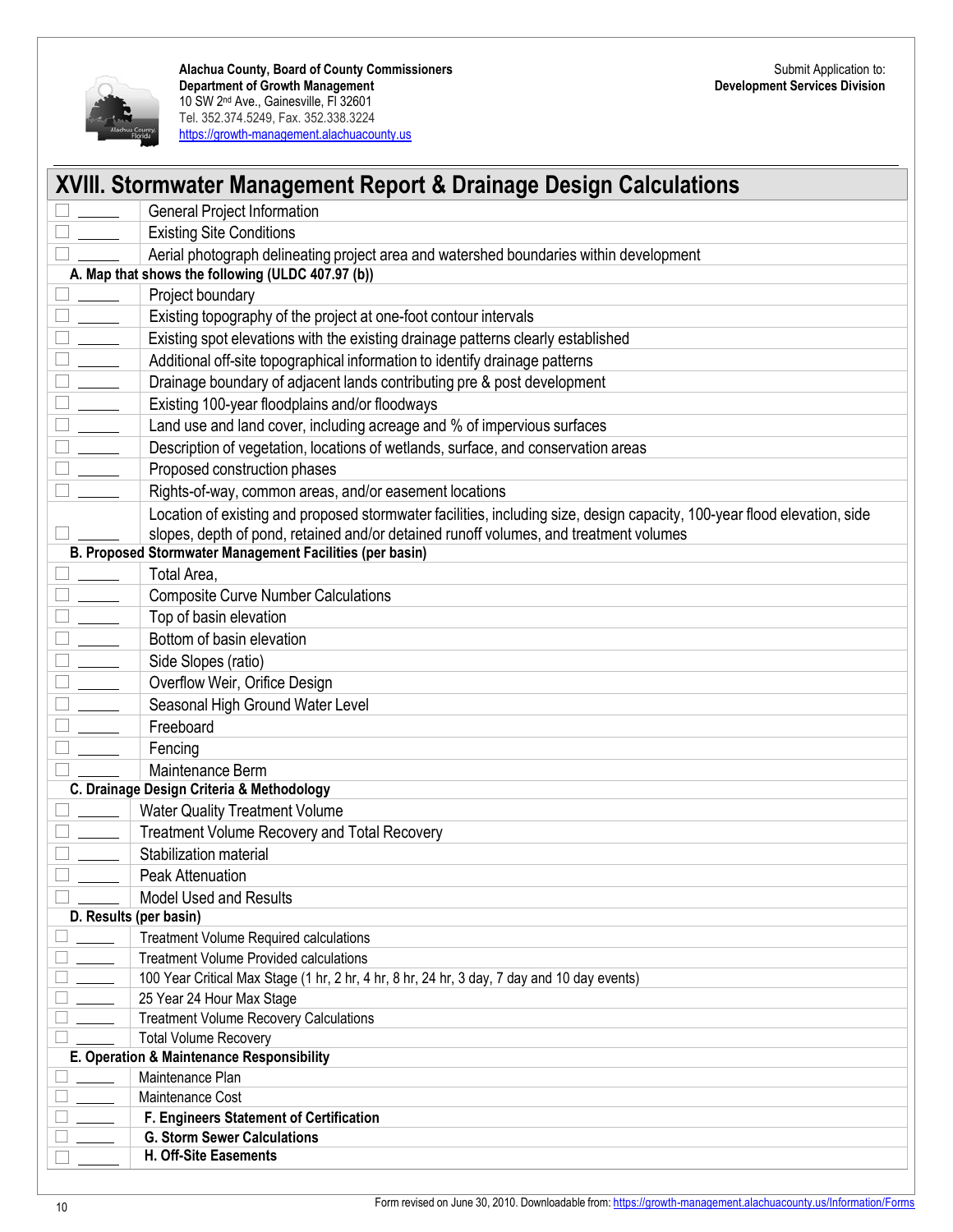

| XIX. Soils & Geotechnical Analysis Report |                                                                                                                                                                    |  |
|-------------------------------------------|--------------------------------------------------------------------------------------------------------------------------------------------------------------------|--|
|                                           | Objectives                                                                                                                                                         |  |
|                                           | Development Information                                                                                                                                            |  |
|                                           | <b>Site Conditions</b>                                                                                                                                             |  |
|                                           | <b>Local Geology</b>                                                                                                                                               |  |
|                                           | General Area Soils Information using Alachua County Soil Survey                                                                                                    |  |
|                                           | Subsurface Exploration                                                                                                                                             |  |
|                                           | <b>Standard Penetration Test Borings</b>                                                                                                                           |  |
|                                           | Subsurface Findings (per basin)                                                                                                                                    |  |
|                                           | Groundwater Table Information                                                                                                                                      |  |
|                                           | <b>Laboratory Soils Tests</b>                                                                                                                                      |  |
|                                           | Percent Passing No. 200 Sieve                                                                                                                                      |  |
|                                           | Permeability Rate (horizontal and vertical)                                                                                                                        |  |
|                                           | Stormwater Management System Recommendations                                                                                                                       |  |
|                                           | Geotechnical Engineers Certification and Report Limitations                                                                                                        |  |
|                                           | Summary                                                                                                                                                            |  |
|                                           | <b>Boring Location Plan and Criteria</b>                                                                                                                           |  |
|                                           | One per Basin and Two per quarter acre.                                                                                                                            |  |
|                                           | 10 feet below basin bottom                                                                                                                                         |  |
|                                           | Existing water table and Seasonal high water table                                                                                                                 |  |
|                                           | <b>Boring Log</b>                                                                                                                                                  |  |
|                                           | Basin Design Data & Geotechnical Engineers Recommendation                                                                                                          |  |
|                                           |                                                                                                                                                                    |  |
|                                           | XX. Final Plat - Florida Statute 177 and ULDC Chapter 402 Article 12 & 407.83                                                                                      |  |
|                                           | The boundary lines subdivided area with distance and bearings                                                                                                      |  |
|                                           | Land description of the property.                                                                                                                                  |  |
|                                           | Right-of-way lines of all internal and adjacent streets with their widths, numbers and names                                                                       |  |
|                                           | Location of property intended to be dedicated for public use, such as for schools, parks, etc                                                                      |  |
|                                           | Location of open space, conservation management areas and conservation easements                                                                                   |  |
|                                           | Lot lines, identification system for all lots and blocks,                                                                                                          |  |
|                                           | Square-foot of each lot equal less than one acre                                                                                                                   |  |
|                                           | Acreage value of each lot greater than an acre                                                                                                                     |  |
|                                           | Location of all setback lines and easements provided for public use, utilities, drainage, etc                                                                      |  |
|                                           | Lots located within the conservation management areas, the building area (ULDC 406.03(b)3)                                                                         |  |
|                                           | Dimensions, both linear and angular, for locating the boundaries of lots, streets, easements, etc. Linear dimensions are to                                        |  |
|                                           | be given to the nearest 1/100 of a foot<br>Curvilinear lots and streets and rounded lot corners shall show the radii, arc distance, central angle, chord and chord |  |
|                                           | bearing. Radial lines shall be so designated.                                                                                                                      |  |
|                                           | The location and identity of all survey monuments, either found or placed                                                                                          |  |
|                                           | Subdivision name, the scale of the plat, points of the compass and owner(s) name                                                                                   |  |
|                                           | Certificate of the surveyor as to the correct representation of the plat                                                                                           |  |
|                                           | Plat Note (ULDC 407.83 (b) 14)                                                                                                                                     |  |
|                                           | Acknowledgement of the owner(s) of the plat and restrictions (ULDC 407.83 (b) 15)                                                                                  |  |
|                                           | Utility Plat Note (ULDC 407.83 (b) 16)                                                                                                                             |  |
|                                           | Plat Signature (ULDC 407.83 (b) 17)                                                                                                                                |  |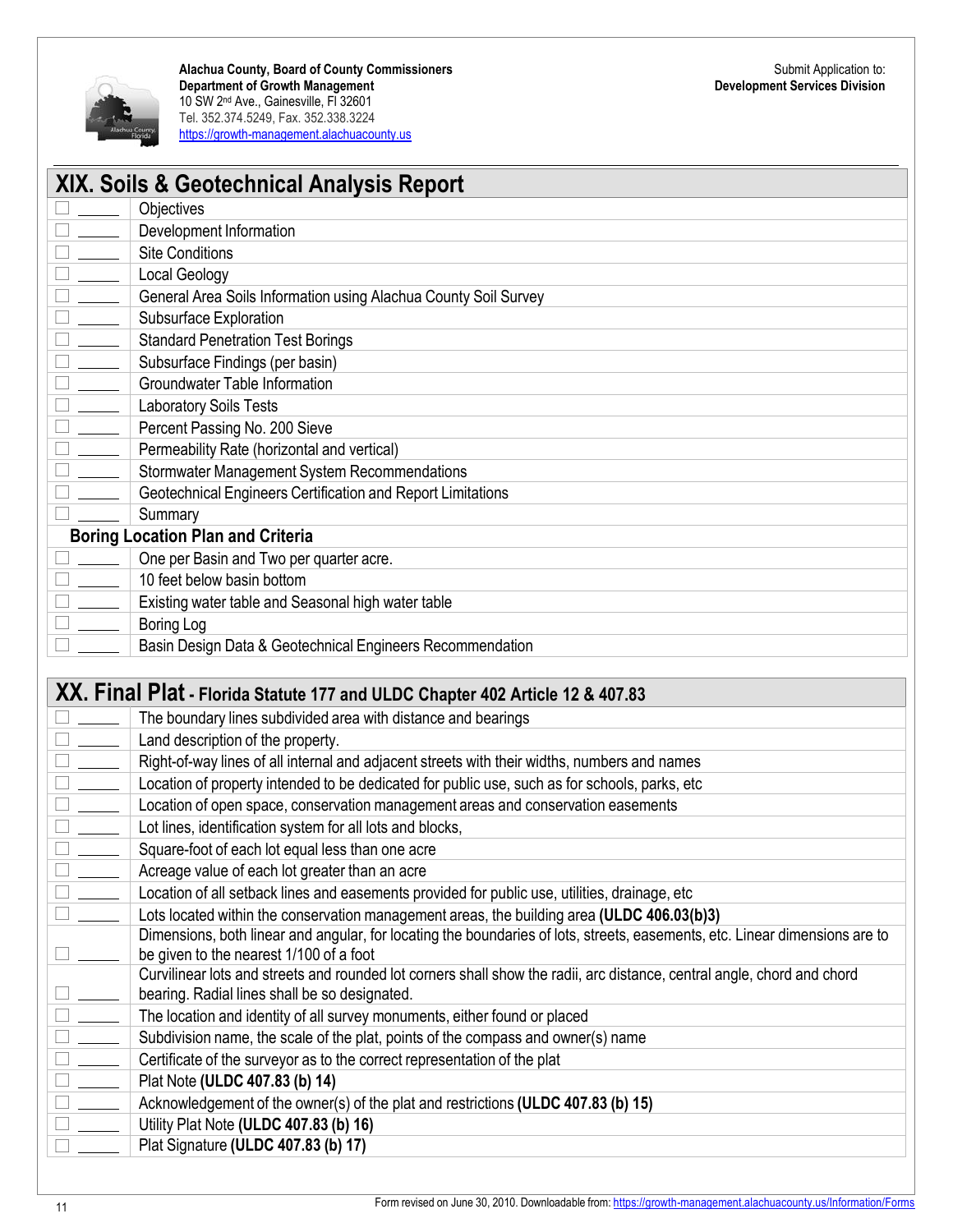

### **Written explanation for N/A items:**

## **Written explanation for items not addressed:**

The Developer's Representative acknowledges that the items submitted to the Department of Growth Management meet all applicable County policies and professionally acceptable standards. The Department of Growth Management will not accept a development application that is not complete. Any development application that is submitted that does not meet applicable County policies and professionally acceptable standards will be deemed insufficient and the submittal will not be scheduled for **a pre-application meeting with staff.**

The Developer's Representative shall receive a written notice of the insufficient items to be addressed. Developer's Representative shall have 90 days from the date of the notice to address the insufficient items. If items are not addressed **within 90 days, the development application will be deemed withdrawn.**

The Department of Growth Management shall not accept any development application which does not include a signed and **dated checklist.**

| Date:                                 |  |
|---------------------------------------|--|
| Developer's Representative name:      |  |
| Developer's Representative title:     |  |
| Developer's Representative company:   |  |
| Developer's Representative signature: |  |
|                                       |  |